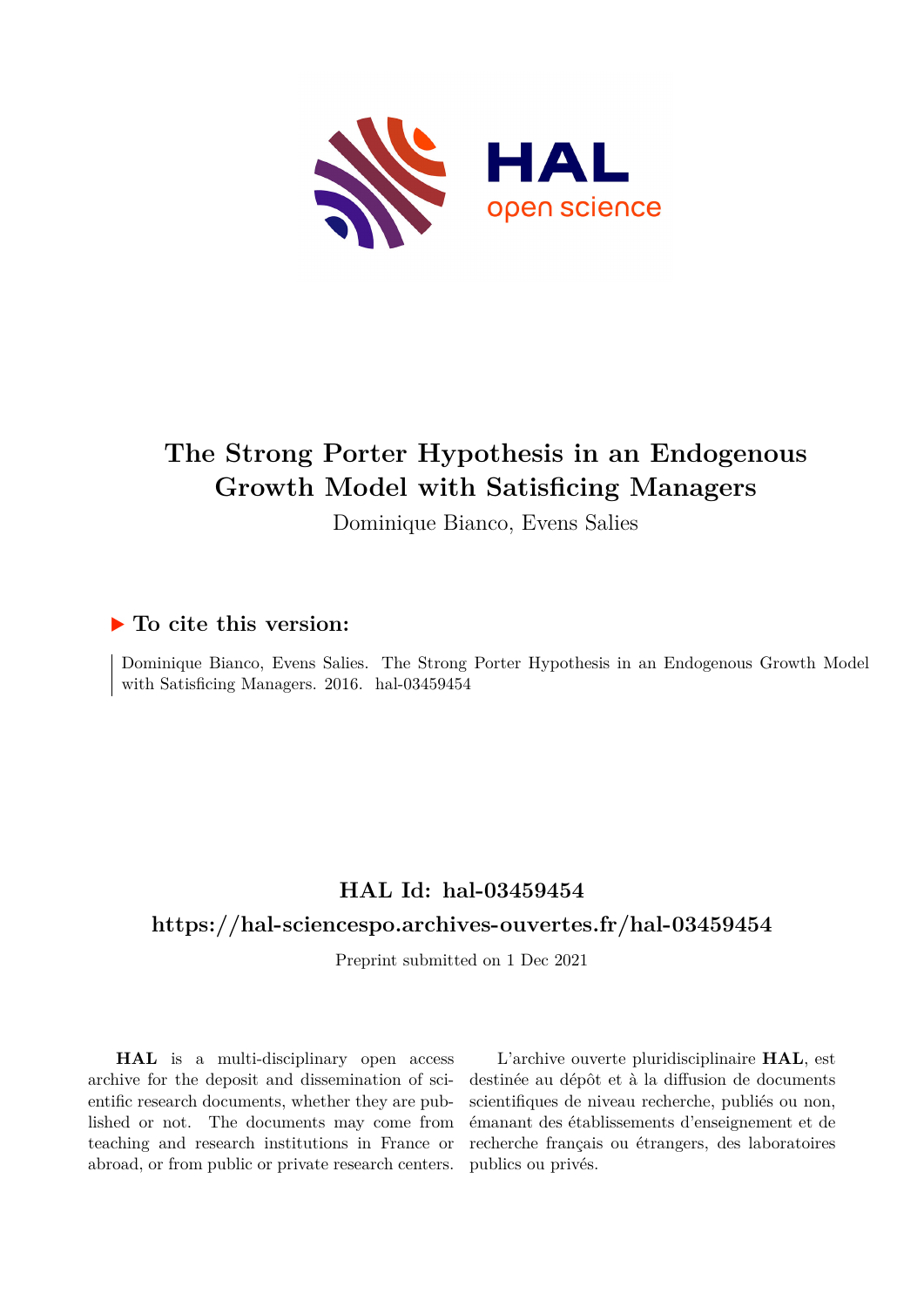# *Working paper*

# **THE STRONG PORTER HYPOTHESIS IN AN ENDOGENOUS GROWTH MODEL WITH SATISFICING MANAGERS**

*Dominique Bianco Université de Bourgogne, LEDi (CNRS)*

> *Evens Salies OFCE (Sciences Po)*

> > **January 2016**

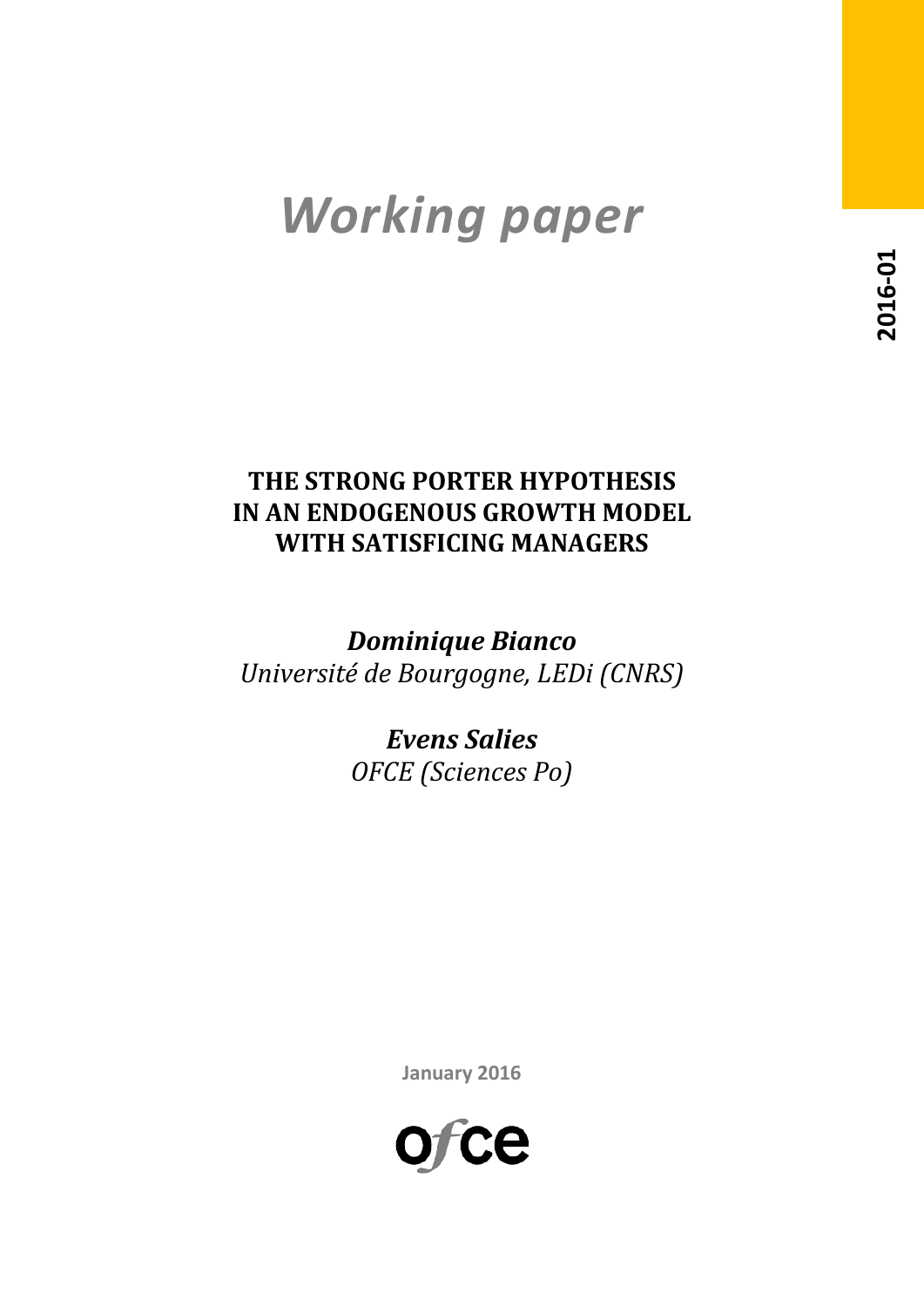# The Strong Porter Hypothesis in an Endogenous Growth Model with Satisficing Managers<sup>∗</sup>

Dominique Bianco<sup>\*\*</sup> and Evens Salies<sup>\*\*\*</sup>

\*\* Corresponding author: Université de Bourgogne, LEDi (CNRS) 2, Boulevard Gabriel, 21066 Dijon, France Tel.: +33380395412, E-mail: dominique.bianco@u-bourgogne.fr

OFCE (Sciences Po) 60, Rue Dosto¨ıevski, BP 85, 06902 Sophia Antipolis Cedex, France, E-mail: evens.salies@sciencespo.fr

January 18, 2016

#### Abstract

Few endogenous growth models have focused attention on the strong Porter hypothesis, that stricter environmental policies induce innovations, the benefits of which exceed the costs. A key assumption in this hypothesis is that policy strictness pushes firms to overcome some obstacles to profit maximization. We model this hypothesis by incorporating pollution and taxation in the Aghion and Griffith (2005) analysis of growth with satisficing managers. Our theoretical results predict the strong Porter hypothesis. Moreover, they suggest that the stringency of environmental policy should adjust to changes in the level of potential competition in the intermediate inputs sector.

Keywords: Strong Porter hypothesis, Environmental policy, Endogenous growth. JEL Classification: D43, E03, O31, O41, O44

<sup>∗</sup> This paper has benefited from discussions with Philippe Aghion, Denis Claude, Ivan Ledezma, Jimmy Lopez and participants at the LEDi's "Innovation" seminar in Dijon, 2014. The authors would like to thank Aurore Pelissier for her helpful comments. Any errors in the paper are ours alone.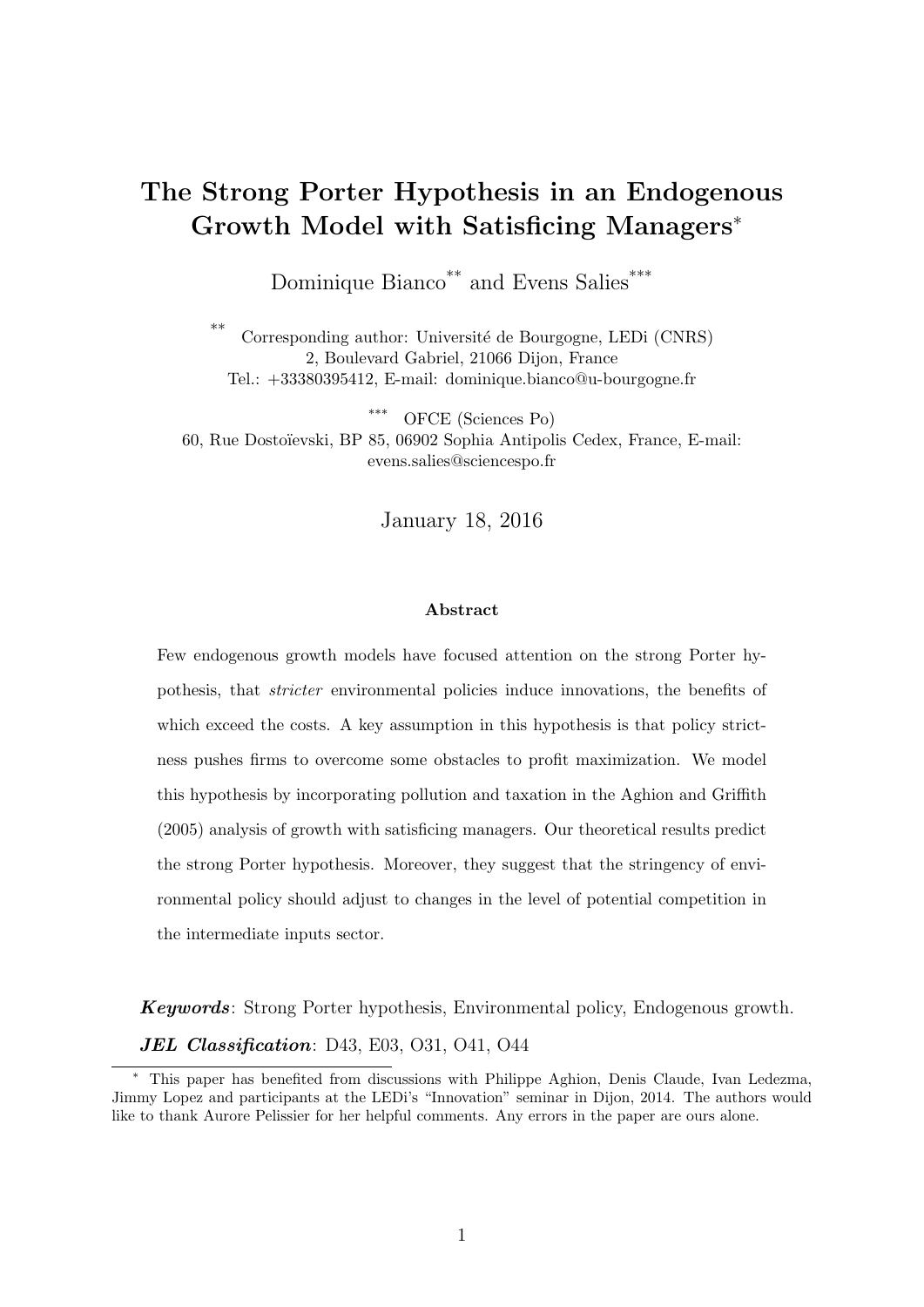# 1 Introduction

In his engaging 1990's paper "America's green strategy", Michael Porter provided case studies to support the argument that the stricter a country's environmental policy, the more its firms innovate in a profitable way to produce less polluting or more resourceefficient products.<sup>1</sup> Porter and van der Linde (1995) present further firm-level evidence and put forward that the above argument holds true in a world where firms do not always make optimal choices, due, e.g., to organizational inertia and control problems. Otherwise, complying with this policy could never be profitable. Jaffe and Palmer (1997) called that argument the strong Porter hypothesis, which they distinguished from a weak version whereby "the additional innovation [comes] at an opportunity cost that exceeds its benefits". They also identified a narrow version, which makes no consideration about profits and favors direct regulation (e.g., standards and output ceilings) when pollution requires immediate action.

Several theoretical papers in endogenous growth theory have constructed models of the strong Porter hypothesis as a channel of transmission of environmental policy to growth. A few of them focus attention on the role that the assumption of profit maximization plays in the strong Porter hypothesis. E.g., Jaffe, Newell, and Stavins (2002) suggest that replacing profit maximization with non-optimizing behaviour creates possible improvements in profits. Ricci (2007a), in contrast, recommends researchers "[not to drop] the assumption of rationality", that is, the profit maximization model under informational constraints on the part of owners. As far as we are aware of this strand of the endogenous growth literature, its authors assume that firms pursue profit maximization in all sectors and markets.<sup>2</sup> This paper contributes to the debate on the importance of assuming profit maximizing firms in models of the strong Porter hypothesis. We relax this assumption for intermediate firms' decisions regarding innovation.

<sup>&</sup>lt;sup>1</sup> See Porter (1996).

<sup>2</sup> The microeconomic literature on Porter's hypotheses includes various behavioural models of the firm, including bounded rationality and profit maximization under market failure; see Ambec et al. (2013) for a survey.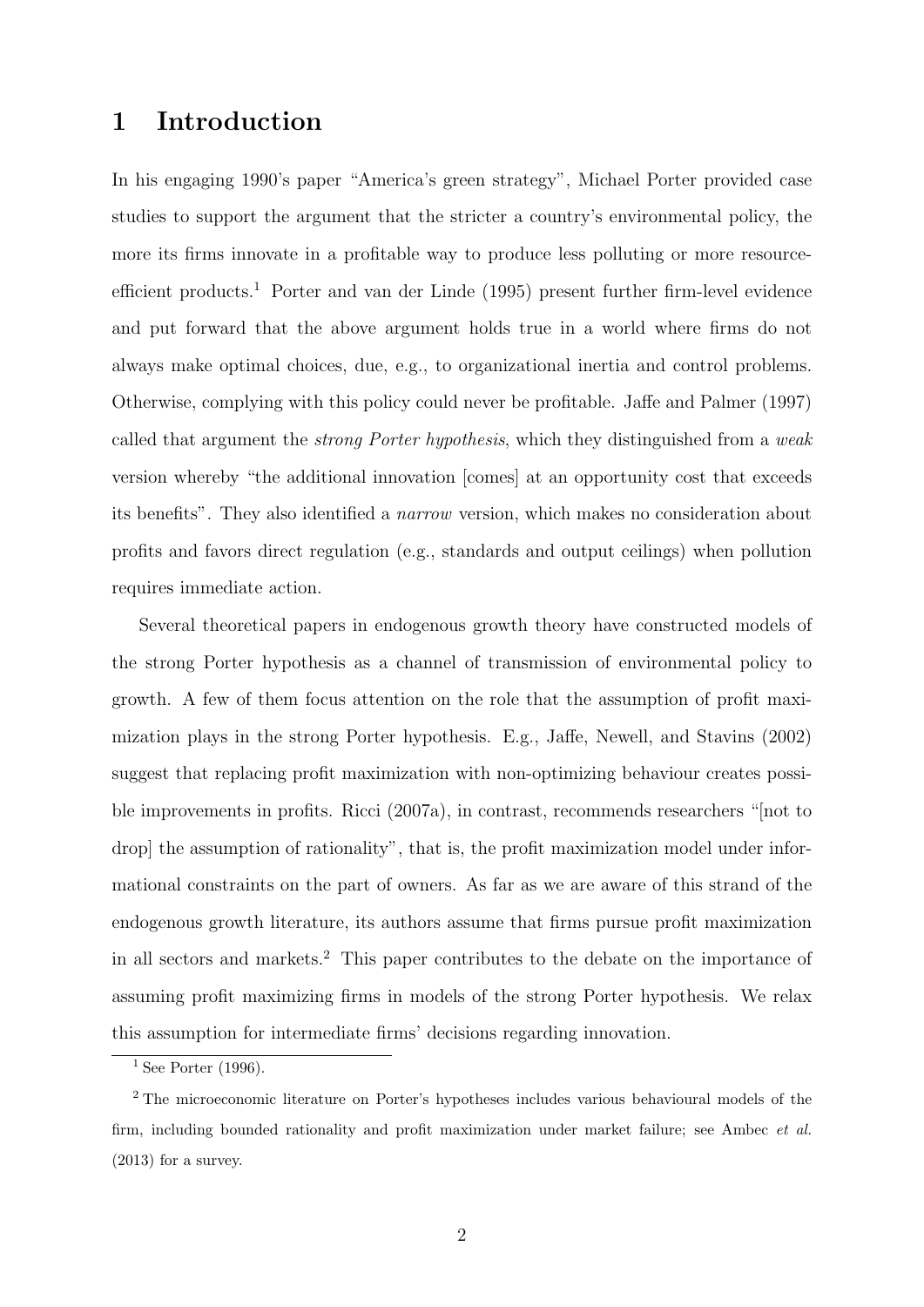Ambec and Barla (2007) suggest to use the Aghion, Dewatripon and Rey's (1997) framework, although they are not clear about which behavioural model of the firm to use. We model the strong Porter hypothesis allowing for pollution and environmental taxation in the R&D-driven endogenous growth model of Aghion and Griffith (2005). Their model is a special case of the framework of Aghion, Dewatripont, and Rey (1997, 1999) with satisficing managers, who pursue other objectives than profit maximization.<sup>3</sup> In the model of Aghion and Griffith (2005), owners cannot monitor innovation efforts and incur a high fixed cost of production which they internally finance. Under these assumptions, the firm may go bankrupt. Satisficing managers preserve their private benefit of control and keep their jobs by choosing a size of innovation just high enough to avoid bankruptcy. A stricter environmental policy in our model plays the same role as an increase in the level of potential competition in the Aghion and Griffith's (2005) model without pollution: the survival constraint of intermediate firms is no longer met; managers, who fear to loose their job, respond by increasing the supply of intermediate inputs. Second, it reduces pollution and third, it enhances the profits of taxed firms in the final good market, thus verifying the strong Porter hypothesis.

Previous endogenous growth models on Porter's hypotheses include Nakada (2004) who allows for pollution and a resource constraint on R&D activities in a framework  $\dot{a}$  la Aghion and Howitt (1992). He finds that the "general equilibrium effect" of an increase in the environmental tax rate offsets the "profitability effect" in the intermediate inputs sector. In the long-term, environmental taxation enhances growth and reduces the level of pollution. We calculated the long-term effect of an increase in the tax rate on downstream firms' profits in Nakada's (2004) model. This effect is positive, thus verifying the strong Porter hypothesis. Mohr (2002) finds results consistent with the narrow Porter hypothesis in a vintage capital framework with positive spillovers in production, new technologies which are more productive and cleaner than the old technologies and producers who have a cost to switch to these latter. At any period every firm can behave selfishly by letting the

<sup>&</sup>lt;sup>3</sup> All these models also consider intermediate firms with managers who maximize profit. Having both kinds of firms in a single endogenous growth model with pollution would extend the current literature; see Section 4 below.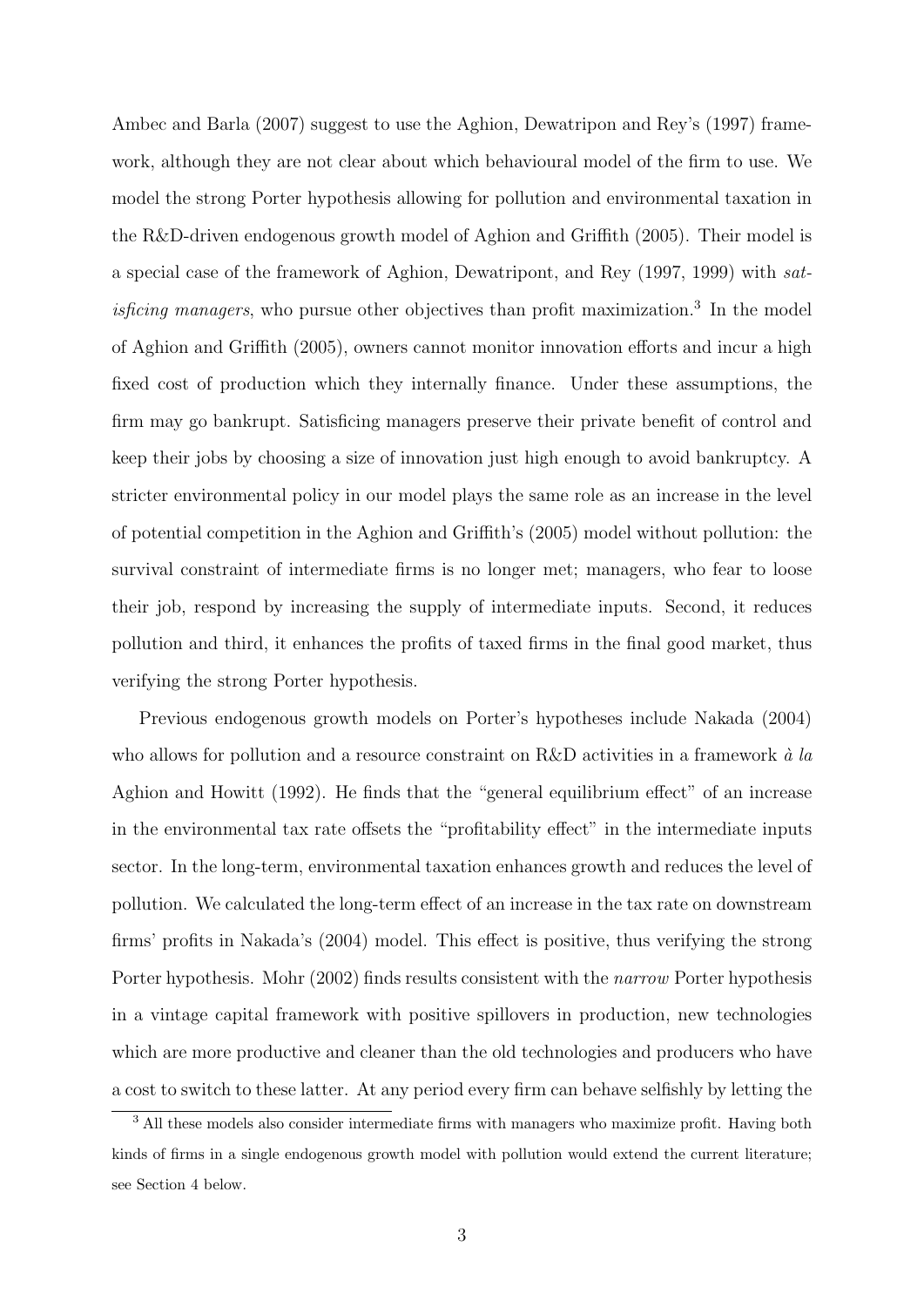others bear the switching cost. Under certain conditions, a stricter environmental policy (a technology standard whereby all firms must switch to the new technology) alleviates pollution and increases output. There is a risk in Mohr's (2002) model, however, that a benevolent planner finds profitable to let pollution be higher as technology improves. In the model of Hart (2004), environmental regulation consists in favouring recent vintages too. His results also verify the narrow hypothesis.

Ricci (2007b) extends the multi-period frameworks of Hart (2004, 2007) by taking into account flexibility in the technological choice of R&D firms. He analyzes the possibility that environmental taxation, instead of standards, crowds out old and dirty intermediates inputs. Unlike Hart (2004, 2007), productivity growth is negatively affected in his model. Among non-endogenous growth models taking up the strong Porter hypothesis without departing from the maximization model, there is Xepapadeas and de Zeeuw (1999) who analyzes the effect of environmental policy on capital accumulation. These authors eventually predict the weak Porter hypothesis: although an emission tax increases average productivity by stimulating the retirement of older vintage capital, the profits of taxed firms decrease. Feichtinger et al., who extend Xepapadeas and de Zeeuw (1999) to allow for nonlinear functional forms and technological change, do not find the strong Porter hypothesis either.

The rest of the paper is structured as follows. Section 2 introduces the model and the assumption of satisficing managers. Section 3 focuses on the effects of an increase in the environmental tax on pollution and the profits of firms in both the intermediate sector and the final good market. Section 4 concludes with suggestions about possible extensions of the model.

## 2 The model

We use the R&D-driven endogenous growth model of Aghion and Griffith (2005) with satisficing managers, which we extend to allow for pollution and environmental taxation of producers in the final good market. Their model is a special case of the Aghion, Dewa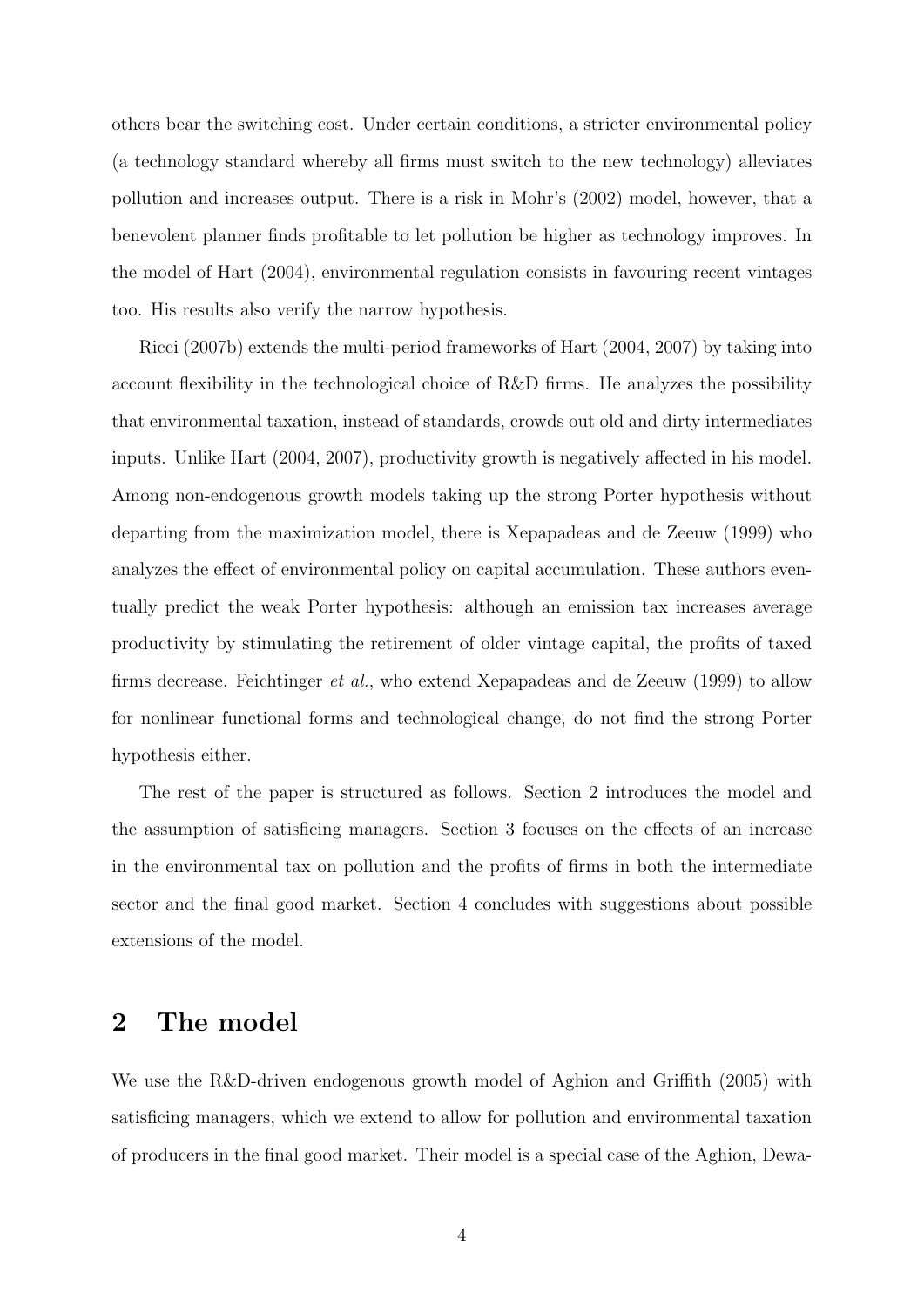tripont, and Rey (1997) analysis of the relationship between competition vs. industrial policy and growth when managers' decisions regarding the size of innovation is to maximize private benefits instead of intermediate firms' profits. The average growth rate of the economy is an increasing function of the satisficing size of innovation, which itself is determined by intermediate firms exploiting their market power against a fringe of less cost-effective firms and against final good producers.

#### 2.1 The final good market

One final *numéraire* good  $y_t$  is produced competitively in period t according to the constant returns to scale production function

$$
\int_0^1 A_t(i)^{1-\alpha} x_t(i)^{\alpha} di, \quad 0 < \alpha < 1,
$$
\n(1)

where the productivity parameter  $A_t(i)$  also measures the quality of the flow of intermediate input i at time t,  $x_t(i)$ .

We follow Nakada  $(2004)$  who assumes that pollution arises from the use of the x's in production of y. An environmental technology index  $z_t(i)$  relates the quantities of intermediate inputs to pollution. Unlike in the model developed by Nakada (2004),  $z_t(i)$ is endogenous; it is inversely proportional to  $A_t(i)$ , that is,  $z_t(i) \equiv 1/A_t(i)$ . The structural pollution equation for each intermediate input  $i$  is

$$
z_t(i)x_t(i) = \frac{x_t(i)}{A_t(i)} \equiv P_t(i). \tag{2}
$$

It is consistent with the argument of Nakada (2004) that the higher the index (the lower the quality), the higher the level of pollution per unit of intermediate input  $i$ .<sup>4</sup>

Environmental policy takes the form of a tax rate  $\tau_t(i)$ . The tax, which varies directly as  $P_t(i)$ , is paid by downstream firms to discourage pollution, as in Nakada (2004). This assumption is different, e.g., from that of Hart (2004) who applies the tax rate to output. Let the price of the *i*th intermediate input be  $p_t(i)$ . The representative downstream firm's

 $4$  Notice in equation (2) that there are no spillovers between sectors.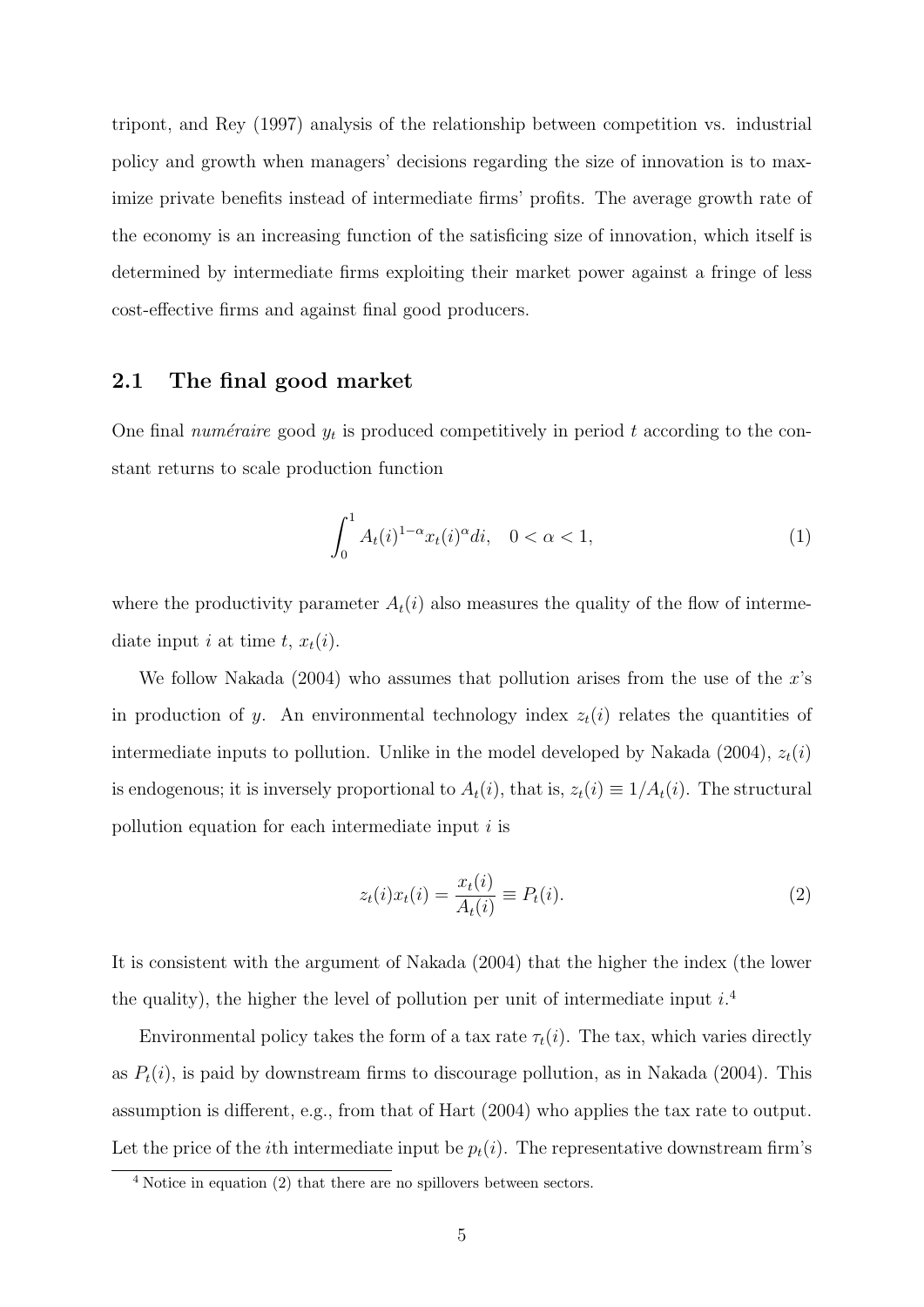profit  $\pi_t(y)$  is:

$$
y_t - \int_0^1 p_t(i)x_t(i)di - \int_0^1 \tau_t(i)P_t(i)di.
$$
 (3)

Downstream firms maximize (3), given the technology in (1), which leads to marginal productivity equals tax-inclusive marginal cost  $p_t(i) + \tau_t(i)/A_t(i)$ . Let the quality-adjusted environmental tax rate be  $\phi_t \equiv \tau_t(i)/A_t(i)$ ; a similar assumption can be found in the endogenous growth model with pollution and labor as input of Verdier (1995), who adjusts the tax rate to wage; see also Nakada (2004). Unadjusted tax rate  $\tau_t$  grows at the same rate as  $A_t$ , which implies that  $\phi_t$  does not depend on the time period. Let  $\phi \equiv \phi_t$ . Combining these assumptions, profit maximization by downstream producers gives the following inverse demand for each intermediate input i,  $p_t(i) = \alpha (x_t(i)/A_t(i))^{\alpha-1} - \phi$ . We now turn to incumbent firms' decisions in the intermediate sector.

#### 2.2 Intermediate firms' decisions

Incumbents make two related decisions: the quantity of  $x$  to sell to final good producers (regardless the degree to which this amount will degrade the environment). And, a decision on the size of innovation  $\gamma$ . They produce x from y according to a one-to-one technology at a marginal cost of unity. In each sector  $i$ , a fringe could produce the same good at a higher marginal cost (of imitation),  $\chi > 1$ . Note that the price of the incumbent intermediate firm would be  $[1 + (1 - \alpha)\phi]\alpha^{-1}$ , were the fringe to be ignored. This price is higher than  $\alpha^{-1}$  that is the monopoly price in the model without pollution of Aghion and Griffith (2005). Innovation, however, is non-drastic  $(\alpha^{-1} > \chi)$ . In each sector, the incumbent exerts its market power by charging the limit price  $p_t(i) = \chi$  so as to prevent the fringe from entering. Under these assumptions, the demand for the intermediate input  $i$  is

$$
x_t(i) = \left(\frac{\chi + \phi}{\alpha}\right)^{\frac{1}{\alpha - 1}} A_t(i).
$$
 (4)

Let  $\mu \equiv \left(\frac{\chi + \phi}{\alpha}\right)$  $\frac{+\phi}{\alpha}$   $\frac{1}{\alpha-1}$ . Inserting equation (4) in equation (2), we obtain the following reduced pollution equation:

$$
P_t(i) = \mu,\tag{5}
$$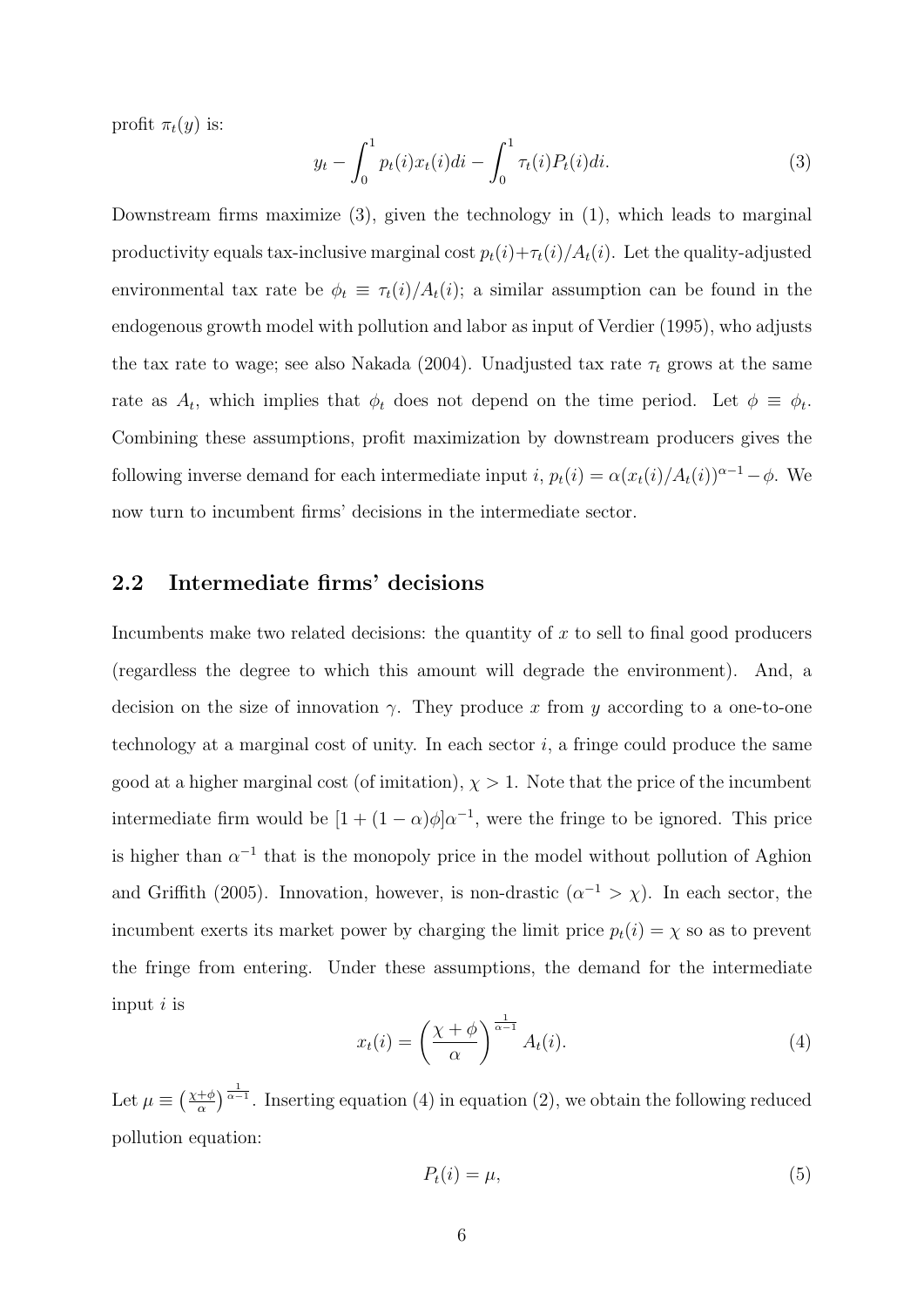which is constant across intermediate inputs.  $\mu$  is less than  $(\chi/\alpha)^{\frac{1}{\alpha-1}}$ , that is, pollution is lower under environmental policy. So is the demand for input  $i$  in equation (4) before innovation occurs, as expected.

Intermediate firms are self-financed and incur a fixed cost of production  $\kappa A_{t-1}(i)$  per intermediate good  $i$  at the beginning of the period. To allow for bankruptcy Aghion and Griffith (2005) make the assumption that  $\kappa$  is sufficiently large ( $\kappa > \chi - 1$ ). Managers live for one period and are only interested in the value for profit net of the fixed cost of production in that period,  $\pi_t(i) = (\chi - 1)x_t(i) - \kappa A_{t-1}(i)$ . Let  $\delta \equiv (\chi - 1)\mu$ . Using equation (4),  $\pi_t(i)$  is rewritten as follows

$$
\pi_t(i) = \delta A_t(i) - \kappa A_{t-1}(i). \tag{6}
$$

Assuming that productivity evolves according to the first-order deterministic process

$$
A_t(i) = \gamma A_{t-1}(i),\tag{7}
$$

then inserting  $(7)$  in  $(6)$ , one obtains:

$$
\pi_t(i) = (\delta \gamma - \kappa) A_{t-1}(i), \ \forall \ 0 \le i \le 1. \tag{8}
$$

#### 2.3 Satisficing managers and the size of innovation

Porter and van der Linde (1995) suggest organizational inertia and lack of control over managers among the possible constraints that intermediate firm's owners will have to shift to comply with environmental policy. Interestingly, the Aghion and Griffith (2005) behavioural model of growth assumes intermediate firms subject to organizational slack. We define *slack* as under-exploited managerial resources to increase innovation, in the sense that managers enjoy positive private benefits (net of innovation efforts) greater than the amount required to retain them within the firm.<sup>5</sup> One rationale for those undue

<sup>5</sup> See Nohia and Culati (1996).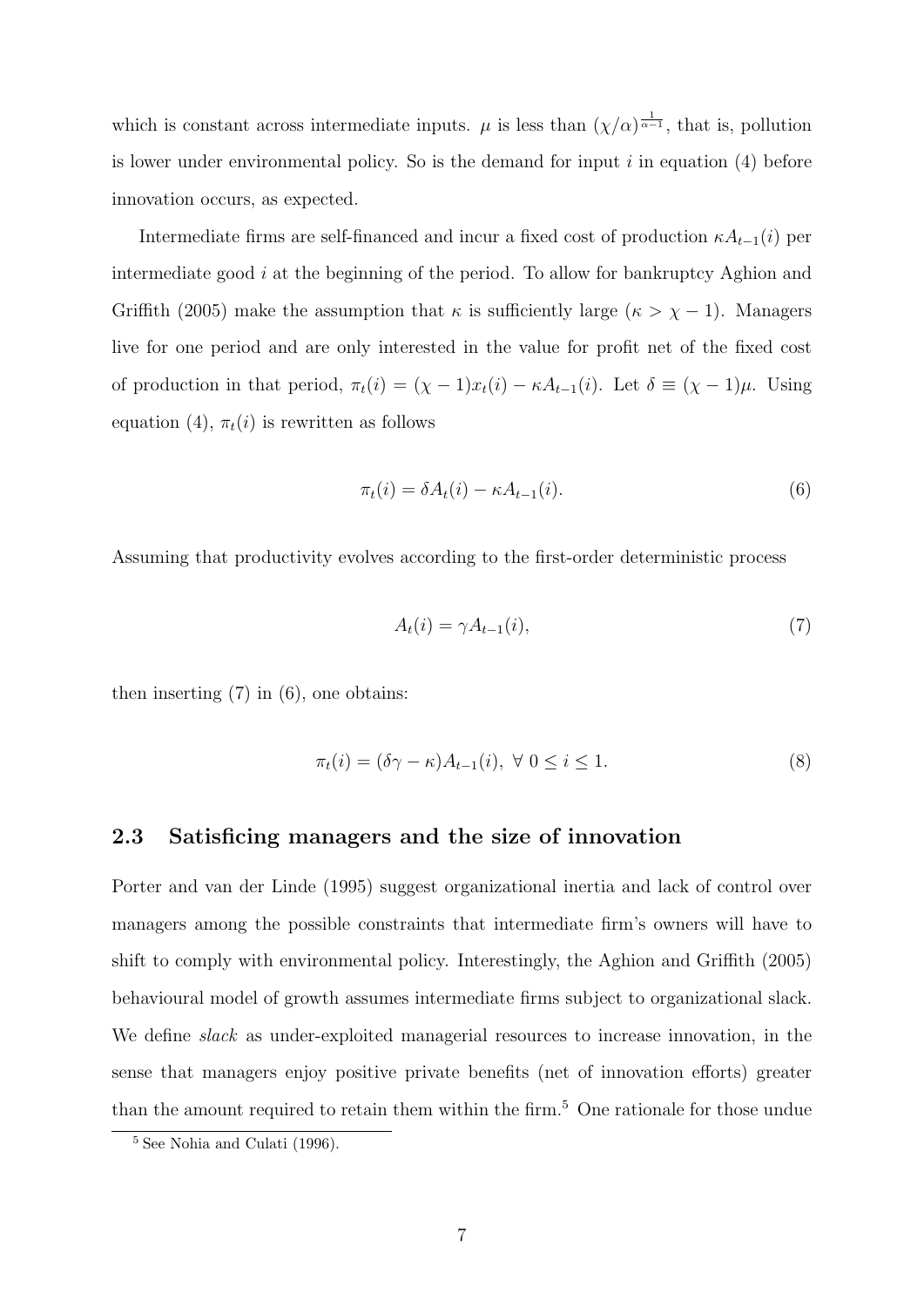benefits is that innovation efforts cannot be monitored by owners. And managers, who fear to loose their job, are mainly concerned with preserving their private benefit of control of intermediate firms. By Lemma 1 in the Appendix,  $\mu$  < 1, or equivalently  $\delta < \chi - 1$ . Besides,  $\kappa > \chi - 1$  by definition. Combining these two statements implies  $\pi_t(i) < \kappa(\gamma - 1)$ . To avoid bankruptcy (and hence loose their job), managers should choose a size of innovation greater than 1. We now describe the decision of managers on the size of innovation. Then we will show the effect of a stricter environmental policy on that size.

Let B designates growth private benefit of control. If B is sufficiently large ( $\delta B - \kappa \geq$  $(0)$ ,<sup>6</sup> then we can model the decision problem of satisficing managers regarding innovation by solving the linear optimization program  $\sup_{\gamma}\{B-\gamma: -\delta\gamma\leq -\kappa,\ \gamma\geq 0\},$  which has as solution  $\kappa/\delta$ . Let  $\gamma^S$  be this solution. If managers choose a size  $\gamma < \gamma^S$ , then B, net of innovation effort  $\gamma$ , increases and the firm goes bankrupt. Whereas, if  $\gamma > \gamma^S$ , owners' profit increases, but at the expense of managers. It can be shown that any size of innovation  $\tilde{\gamma}$ , with  $\gamma^S < \tilde{\gamma} \leq \bar{\gamma} \equiv B$ , increases the sum of intermediate firms' profit and managers' net benefit. Innovation effort  $\tilde{\gamma}$  actually benefits the whole economy but managers, since downstream profits increase with the size of innovation (Section 3 below). Growth benefit  $B$  is not included in the model of Aghion and Griffith (2005) who solve the dual problem of managers choosing the smallest size of innovation, such that  $\pi_t(i) = 0$ . The solution is the same as above,  $\gamma^S$ . For, if B is sufficiently large, then it can be ignored and manager's optimization problem can be written as a minimization program.

# 3 Effect of a stricter environmental policy

Predicting the strong Porter hypothesis requires first finding that the increase in  $\phi$ , that is, a stricter environmental policy, reduces pollution  $(\partial P_t/\partial \phi < 0)$  and enhances innovation  $(\partial \gamma^S/\partial \phi > 0)$ . These results are shown as Lemma 2 and Lemma 3 in the Appendix. Note that the response of economic growth g to an increase in  $\phi$  is the same as the response

 $\overline{6 \pi} \equiv \delta B - \kappa$  is the maximum profit the firm could obtain, would managers maximize profit.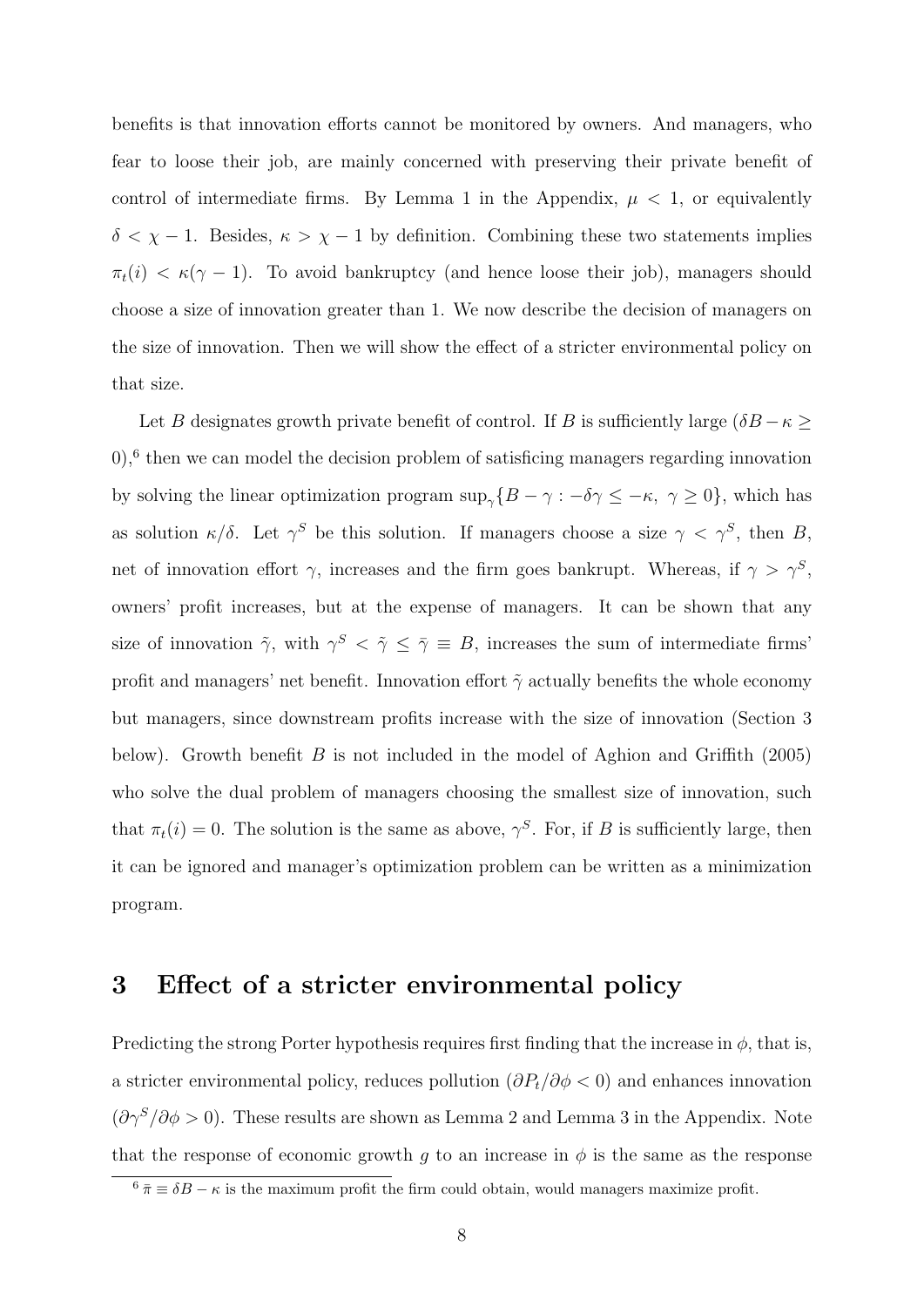of  $\gamma$ , since  $g \equiv (y_t - y_{t-1})/y_{t-1} = \gamma - 1$ , which can be shown readily. Besides, by Lemma 1, a condition for model consistency,  $g > 0$ , is verified, which confirms the necessary condition in the previous section that  $\gamma > 1$ . The model should verify a third result: environmental policy benefits firms, which only needs to be verified in the final market  $(\partial \pi_t(y)/\partial \phi > 0)$ . The equilibrium value for profits in intermediate firms with satisficing managers indeed equals 0 (the no-bankruptcy constraint is binding). Proposition 1 below verifies this result.

#### Proposition 1. A higher environmental tax rate increases downstream firms' profit.

*Proof.* In equation (3) replace  $y_t$  with the production function (1), then replace  $x_t(i)$ ,  $P_t(i)$  and  $A_t(i)$  with the right hand sides of (4), (5) and (7), respectively. One obtains, for downstream firms' profits:

$$
\pi_t(y) = \left(\frac{1-\alpha}{\alpha}\right)(\chi + \phi)\mu\gamma,
$$
\n(9)

with  $\mu$  and  $\gamma$  which depend on  $\phi$ . Replacing  $\gamma$  in (9) with the satisficing value  $\gamma^S$ , one obtains

$$
\pi_t(y) = \kappa \left(\frac{1-\alpha}{\alpha}\right) \left(\frac{\chi + \phi}{\chi - 1}\right) \tag{10}
$$

for the reduced profit equation, the derivative of which with respect to  $\phi$  is positive.

From equation (3),<sup>7</sup> a higher environmental tax rate increases  $\tau_t(i)P_t(i)$ , which has a direct negative effect on the profit of downstream firms. They respond by reducing their demand for intermediate inputs, which implies both lower output and lower production costs. The lower demand also reduces the monopoly rent  $(\chi -1)x_t(i)$  of incumbent intermediate firms, in which managers react by increasing the size of innovation further (see Lemma 3). Thus, productivity increases. Overall the marginal change in the production function part of the reduced profit equation is equal to  $\frac{\kappa}{\chi-1}$  $\frac{1}{\alpha} > 0$ . Eventually, downstream firms pay a higher tax since pollution decreases (Lemma 2), but insufficiently to

<sup>&</sup>lt;sup>7</sup> From equation (8),  $\pi_t(y)$  depends on the integral term  $\int_0^1 A_{t-1}(i)di$ , which itself does not depend on  $\phi$ . We thus remove it from the profit equation.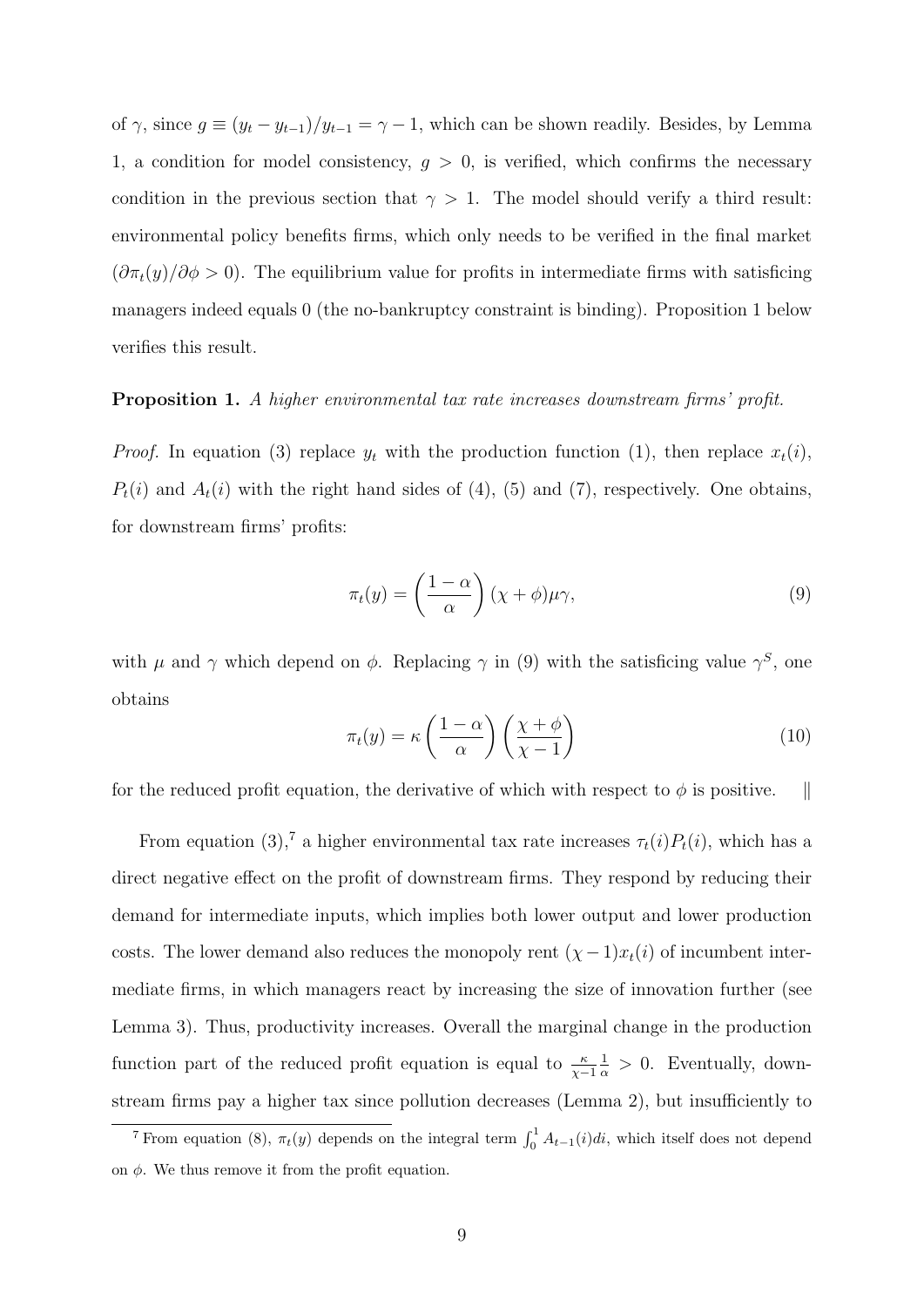overcome the higher tax cost; the net effect,  $\kappa/(\chi-1)$  is positive (at equilibrium a higher tax rate costs more to final good producers). Combining these results, we find that the loss in downstream firms' profit is more than offset by the general equilibrium effects (the effect on growth was discussed above).

We conclude this section with some discussion about whether competition policy interferes with the win-win environmental policy. Let us assume a decrease in the cost of imitation  $\chi$ , which can be interpreted as an increase in the level of potential competition (see Aghion and Griffith, 2005).<sup>8</sup> This change in  $\chi$  actually reinforces the positive effect of a stricter environmental policy on downstream profits  $(\partial^2 \pi_t(y)/\partial \chi \partial \phi > 0)$ . The main rationale for this is that a *lower*  $\chi$  reduces the market power of intermediate incumbent firms, which benefits producers in the final good market  $(\partial \pi_t(y)/\partial \chi < 0)$ . But,  $\partial \pi_t(y)/\partial \phi > 0$  (Proposition 1). Thus, environmental policy and competition policy are complementary instruments in the sense that the former needs not be as strict as before potential competition increased. The effect on pollution is less trivial. Aggregated pollution increases as the cost of imitation decreases  $(\partial P_t/\partial \chi < 0)$ . But,  $\partial P_t/\partial \phi = \partial P_t/\partial \chi$ , since  $\chi$  and  $\phi$  enter symmetrically in  $P_t = \mu$ , which is convex and continuous everywhere for  $\phi \in (0,1)$  and  $1 + \delta < \chi < \kappa + 1$ . The gradient in the direction of the unit vector  $\frac{1}{\sqrt{2}}$  $\frac{1}{2}(-1,1)$  equals 0 (pollution remains constant when  $d\phi = -d\chi$ ); thus, a stricter environmental policy may not reduce pollution. A benevolent planner whose first objective is to reduce pollution should adjust the stringency of environmental policy to the infinitesimal change in potential competition in the intermediate inputs sector, that is  $d\phi > -d\chi$ .

## 4 Concluding remarks

This paper extends the Aghion and Griffith's (2005) model with satisficing managers to allow for taxation of pollution. Our theoretical results predict the strong Porter hypothesis that a stricter environmental policy (a higher tax rate in our model) induces

<sup>&</sup>lt;sup>8</sup> We can also measure the effect of more competition by varying  $\alpha$ , as in Aghion, Dewatripont, and Rey (1997). Our production function, however, is different that theirs so that  $\alpha$  is not just a measure of the substitutability between inputs in our model.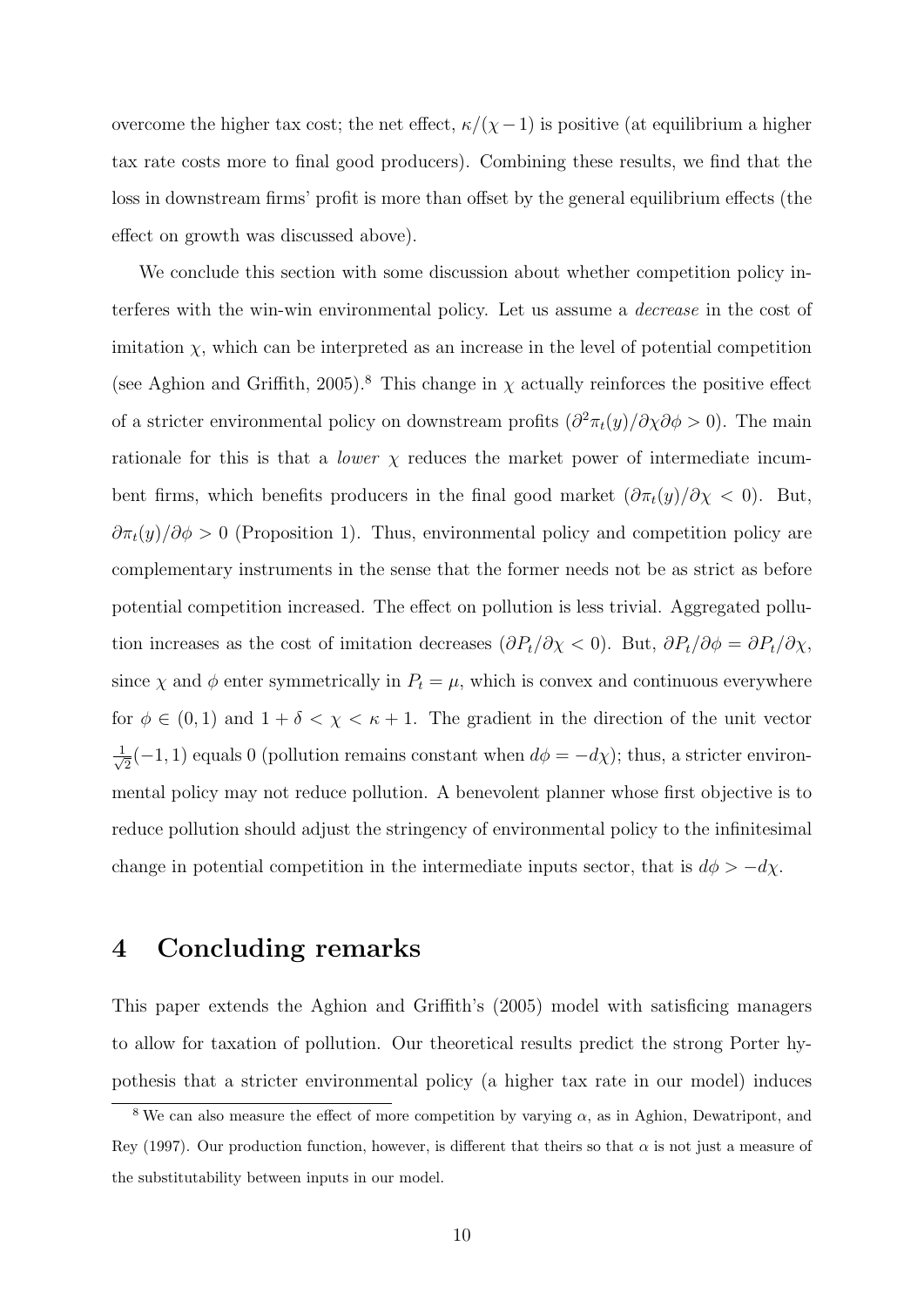innovations, the benefits of which exceed the costs. We also find that environmental policy and competition policy in the intermediate sector may reinforce each other. The stringency of competition policy should, however, adjust to that of potential competition to avoid increasing pollution. We now discuss two possible extensions of the model in the direction of addressing less restrictively whether the assumption of profit maximizing firms is so crucial for the strong Porter hypothesis.

A first extension is to introduce profit maximizing firms in the intermediate sector. One approach to this would be to split the intermediate sector between a fraction  $m$  of inputs produced by profit maximizing managers/firms and the remaining inputs produced by satisficing managers. It is likely that a higher tax rate will adversely affect profit maximizing firms in the short-term. Allowing these firms the amount of the tax might solve the problem in the long-term. A second approach would be to divide the production of each intermediate input between the two types of firms and make some assumption regarding how they compete with each other, as in Aghion, Harris, Howitt, and Vickers (2001). One could also embed environmental policy in the more sophisticated model of Aghion, Dewatripont, and Rey (1999) with satisficing managers who minimize their effort by delaying adoption of more efficient innovations. The general equilibrium analysis of their mixed economy, however, is questionable. Equilibrium growth rate in the mixed economy is an ad hoc linear and convex combination of growth rates of the two economies (with profit maximizing managers or satisficing managers).

Another possible extension would consist in allowing for a more realistic agency problem with profit maximizing and managerial firms à la Scharfstein (1988). Quality  $A$  in non-profit maximizing firms would be affected by the realization of a non-observable random Bernoulli variable. Only managers would observe intermediate output, innovation and the value of the random shock. Intermediate firms' owners would require managers to satisfy a single profit target and condition manager's payment on output. This extension would have as advantage to preserve tractability of our model.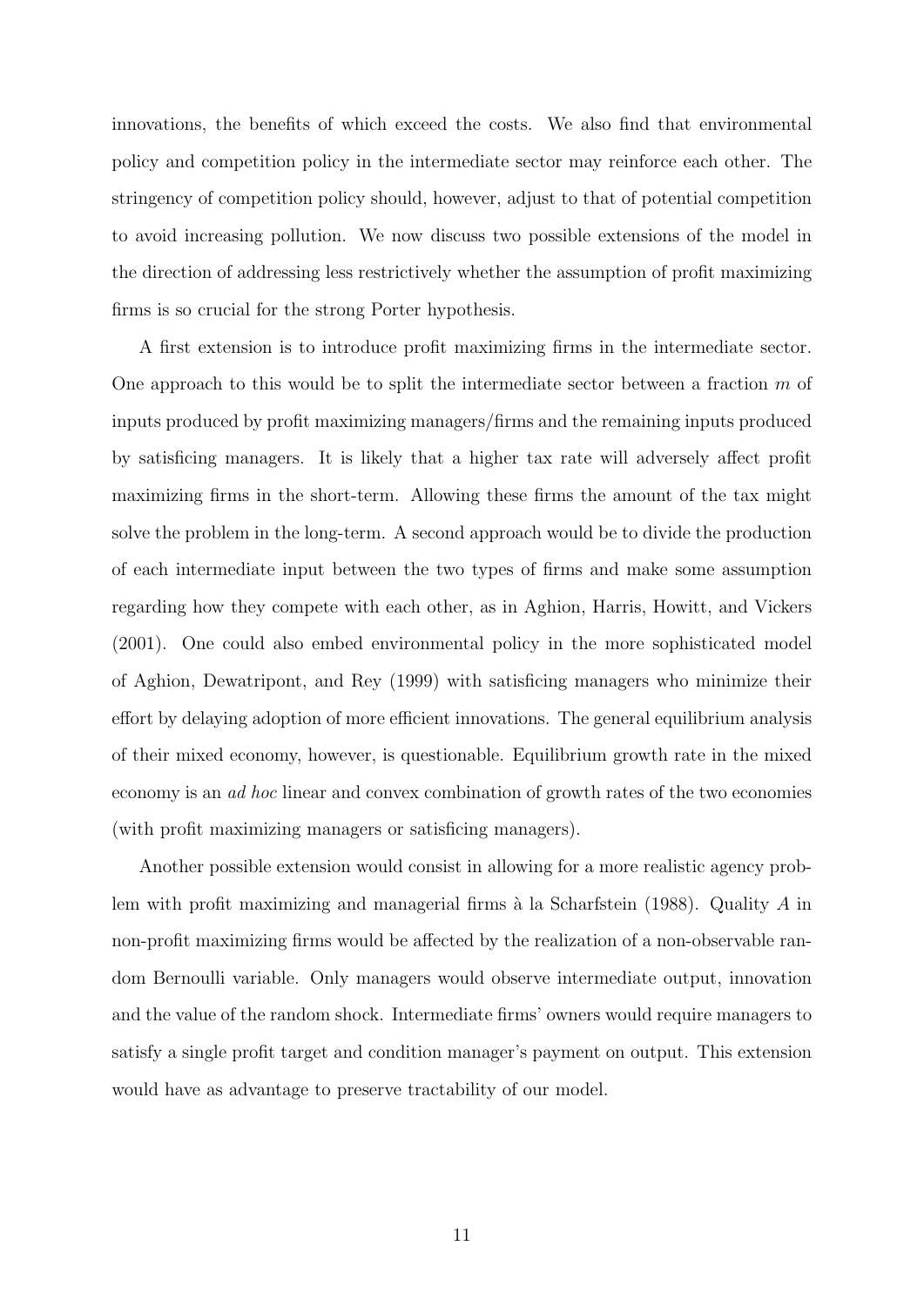# Appendix

We prove several lemmata.

LEMMA 1 The growth rate of the economy is positive  $(g \equiv (y_t - y_{t-1})/y_{t-1} > 0)$ .

*Proof.* From equations (1), (4), (7), one obtains as growth rate of the economy

$$
g = \gamma^S - 1,
$$

where the equilibrium size of innovation  $\gamma^S$  is equal to  $\kappa/\delta$  and  $\delta$  denotes  $(\chi - 1)\mu$  (see Section 2). We remark that Lemma 1 can be proved by establishing that  $\gamma^S > 1$ .

First, assumptions  $\kappa > \chi - 1$  in Section 2 implies  $\kappa/\delta > (\chi - 1)/\delta$ . Second, assumptions  $\alpha \in (0,1), \phi \ge 0$  and  $\chi > 1$  (see Section 2) imply  $1/(\alpha - 1) < -1$  and  $(\chi + \phi)/\alpha > 1$ . Thus, we obtain  $\mu \equiv [(\chi + \phi)/\alpha]^{\frac{1}{\alpha - 1}} < 1$ . Therefore,  $(\chi - 1)/\delta = 1/\mu$  is greater than 1, so is  $\gamma^S$ . As a constant of the constant of the constant  $\mathbb{R}^n$ 

#### LEMMA 2 Pollution decreases as the environmental tax rate increases  $(\partial P_t/\partial \phi < 0)$ .

*Proof.* Notice in equation (5) that pollution in sector  $i$  does not depend on the time period; it is equal to  $\mu$ . Aggregated pollution  $\int_0^1 P_t(i)di$ , which we denoted by  $P_t$ , is also equal to  $\mu$ . Differentiating  $P_t$  with respect to  $\phi$ , one obtains  $\frac{\partial \mu}{\partial \phi} = \left(\frac{1}{\alpha - 1}\right)$  $\frac{1}{\alpha-1}$ )  $\left(\frac{1}{\alpha}\right) \mu^{2-\alpha}$  <  $0 \forall \alpha \in (0,1).$ 

LEMMA 3 The size of innovation increases with the environmental tax rate  $(\frac{\partial \gamma^S}{\partial \phi} > 0)$ .

*Proof.* Differentiating  $\gamma^S$  with respect to  $\phi$ , gives  $-\frac{\kappa}{\delta^2}$  $\frac{\kappa}{\delta^2} \frac{\partial \delta}{\partial \phi}$ . But  $\frac{\partial \delta}{\partial \phi} = (\chi - 1) \frac{\partial \mu}{\partial \phi}$ , which from Lemma 2 is less than zero. Thus  $\frac{\partial \gamma^S}{\partial \phi} > 0$ .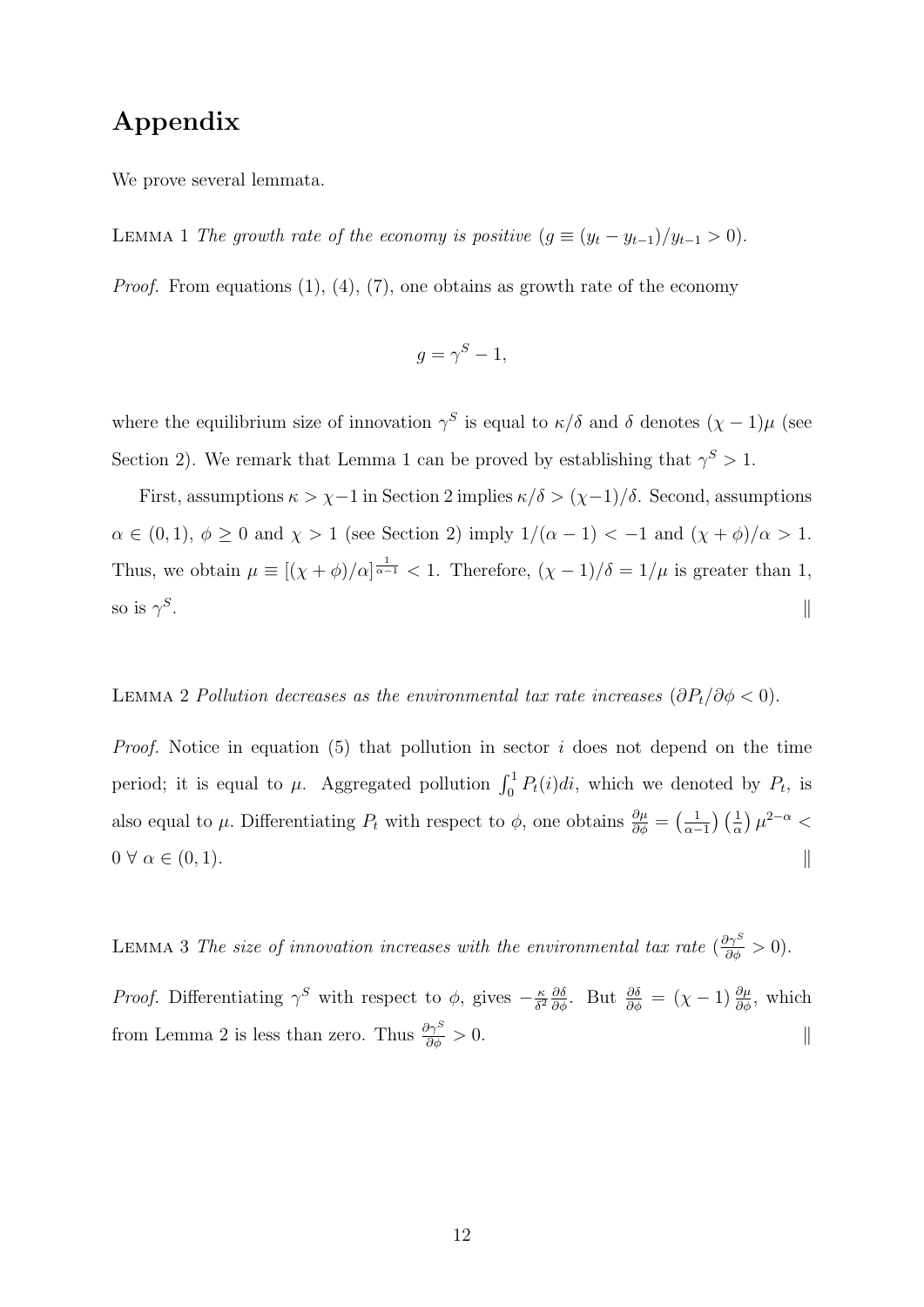# References

- AGHION, P., M. DEWATRIPONT, AND P. REY (1997): "Corporate governance, competition policy and industrial policy," European Economic Review, 41(3-5), 797–805.
- Aghion, P., M. Dewatripont, and P. Rey (1999): "Competition, financial discipline and growth," Review of Economic Studies, 66(4), 825–52.
- AGHION, P., AND R. GRIFFITH (2005): Competition and growth: reconciling theory and evidence. The MIT Press.
- AGHION, P., C. HARRIS, P. HOWITT, AND J. VICKERS (2001): "Competition, imitation and growth with step-by-step innovation," Review of Economic Studies, 68(3), 467–492.
- AGHION, P., AND P. HOWITT (1992): "A model of growth through creative destruction," Econometrica, 60(2), 323–51.
- AMBEC, S., AND P. BARLA (2007): "Survol des fondements théoriques de l'hypothèse de Porter,"  $L'Actualité Economic, 83(3), 399-413.$
- HART, R.  $(2004)$ : "Growth, environment and innovation a model with vintages and environmentally oriented research," Journal of Environmental Economics and Management, 48(3), 1078–1098.
- HART, R. (2007): "Can environmental policy boost growth?," in Sustainable Resource Use and Economics Dynamics, ed. by S. Smulders, and L. Bretschger, chap. 4, pp. 53–70. Springer.
- Jaffe, A., R. Newell, and R. Stavins (2002): "Environmental policy and technological change," Environmental & Resource Economics, 22(1), 41-70.
- JAFFE, A. B., AND K. PALMER (1997): "Environmental regulation and innovation: a panel data study," The Review of Economics and Statistics, 79(4), 610–619.